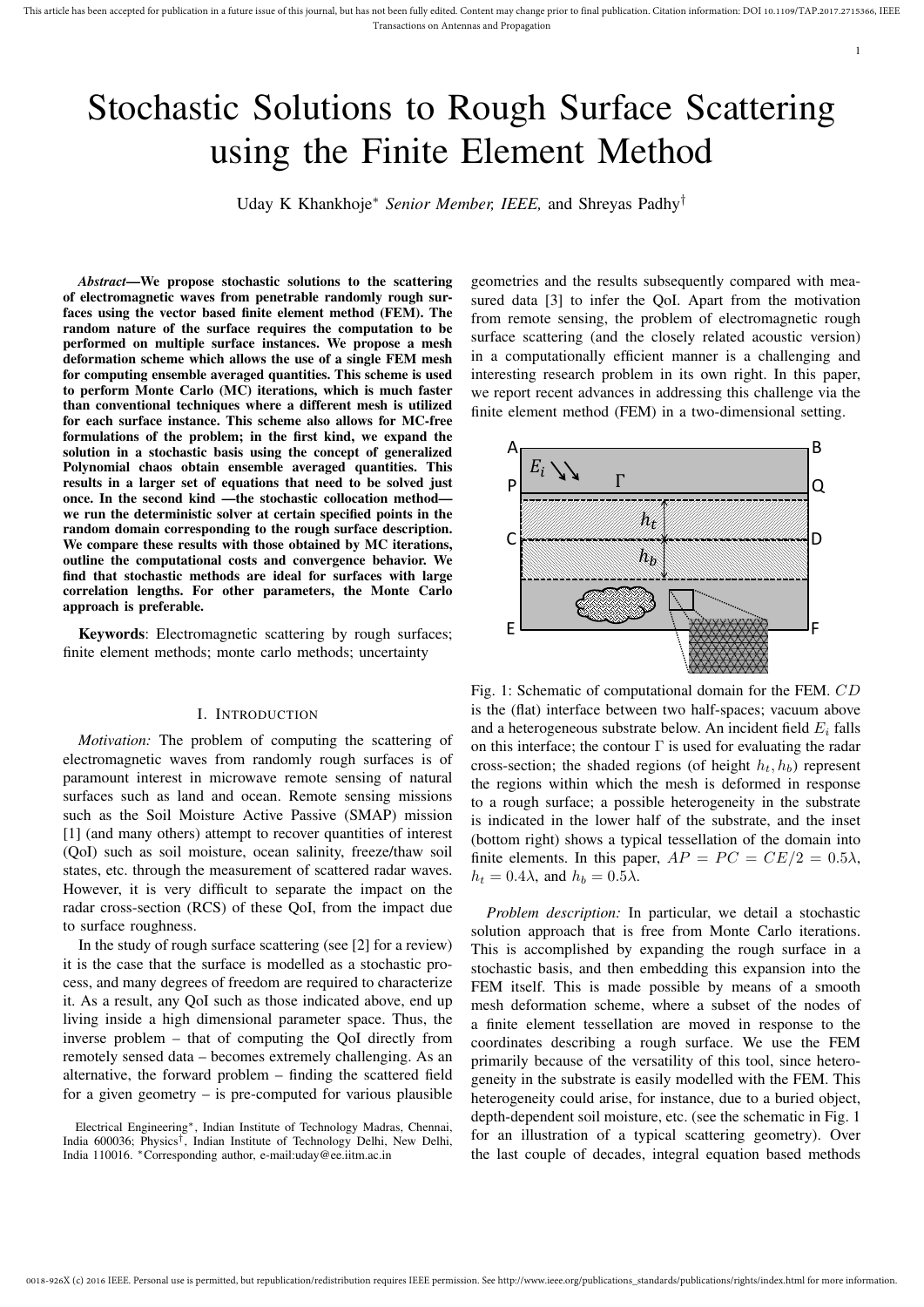have greatly matured in terms of their compute times [4]. We remark that the solution strategy proposed in this paper, that of using a mesh deformation technique and stochastic basisfunctions/collocation-methods, can easily be incorporated into integral equation methods.

*Related work:* The use of a coordinate transformation technique in order to enable single-mesh Monte Carlo iterations has been recently proposed in our earlier work [5] and in [6], [7]. The probabilistic framework that we use is in light of that proposed for the solution of fluid transport in tubes with rough walls [8]. This framework utilises an analytical mapping of a deterministic differential equation defined on a random domain to a stochastic differential equation defined on a deterministic domain. Subsequently, the solution is obtained by means of a generalized Polynomial Chaos (gPC) expansion of the stochastic variables of interest and the Galerkin method (also see [9]). Similarly, in [10] the problem of wave scattering from a bounded, impenetrable object with randomly rough boundaries has been studied by suitable mapping of the Helmholtz equation to a stochastic partial differential equation. The use of a node-based FEM within the stochastic framework was originally proposed in the context of quantifying uncertainty in the mechanical responses in structures due to randomness in material properties [11]. In an electrostatics setup, a similar problem has been formulated in the case of assessing the sensitivity of electrocardiography to organ conductivity [12]. In these approaches, a stochastic character is given to a material property (corresponding to certain coefficients in the FEM equations) (also see [13] for a review). The problem that we consider is more challenging because while the material properties remain the same, the computational domain undergoes stochastic deformations. In contrast to other formulations, we use an edge-based formulation of the FEM, building on our earlier model that was recently developed for the purpose of estimating wave scattering from rough surfaces with heterogeneous soil moisture [14]. Finally, stochastic collocation methods [15], [16] have been proposed that sample intelligently from the random domain characterizing the problem, while only requiring the use of an existing deterministic solver (used in the Monte Carlo method). Depending on the dimensionality of the random domain, such methods can offer more efficient solutions than other methods, and we highlight this aspect subsequently in the text.

*Outline:* In Section II, we describe the mesh deformation scheme. It is readily incorporated in a Monte Carlo (MC) technique for computing ensemble averaged rough surface scattering, and we validate it against the small perturbation method. In Section III, we present the Monte Carlo-free stochastic solution to rough surface scattering; first, we review certain concepts of stochastic expansions of randomly rough surfaces, which we incorporate into the mesh deformation scheme. Next, we use the concept of gPC to construct a multivariate stochastic basis for the scattered field and perform Galerkin testing, resulting in a large system of equations. In Section IV we highlight stochastic collocation (SC) techniques; specifically, sparse grid (SG) and Stroud-3 (S3) integration rules for solving the rough surface scattering problem. Section V

deals with the important issues that arise in the computation of the system of equations so obtained. Finally, in Section VI we present numerical comparisons between the Monte Carlo and stochastic approaches. After interpreting these results, we identify key implementation issues and highlight open issues.

*Notation & assumptions:* In this manuscript, scalars (real or complex) are denoted by lower case letters, vectors by boldface lower case letters or by symbols with an overhead arrow, and matrices by upper-case letters. In all numerical results presented, we consider transverse electric polarization, where the electric field is transverse to the computational domain.

#### II. MESH DEFORMATION SCHEME AND ITS VALIDATION

We propose the following smooth mesh deformation technique. Consider the schematic as shown in Fig. 1, and in particular, the shaded regions. The latter defines a 'sandwich' region which includes the interface (at  $y = 0$ ), defined as  $-h_b < y < h_t$ . Next, we deform the mesh near the interface by moving all nodes within this sandwich vertically by an amount  $\Delta y$  in relation to the local height of the (zero mean) rough surface instance,  $s(x)$ , as follows:

$$
\Delta y = \begin{cases} s(x) \left( \frac{h_t - y}{h_t} \right), & 0 < y < h_t \\ s(x) \left( \frac{y + h_b}{h_b} \right), & -h_b < y < 0 \end{cases}
$$
 (1)

where  $h_t$  is the maximum ordinate up to which mesh is being deformed (just below the RCS contour), and  $-h_b$ is the minimum ordinate for the deformation. It is evident from Eq. (1) that mesh nodes along the smooth air-dielectric interface (i.e.  $y = 0$ ) take the shape of the rough surface, whereas nodes outside the sandwich and on either the top or bottom-most boundary (i.e.  $y = h_t, -h_b$ ) do not move.

We make an important remark here, that the above scheme provides a fast way of performing traditional Monte Carlo simulations of rough surface scattering, while also enabling a framework for Monte Carlo-free stochastic computations of the same problem, which we develop in Sec. III.

#### *A. Review of the finite element method*

By using first order Whitney basis functions, an edgebased formulation of the FEM equations, first order absorbing boundary conditions (along the path  $A - B - F - E - A$ in Fig.  $(1)$ ), and the Galerkin method  $[17]$ , we arrive at a sparse, well determined system of equations in the unknown coefficients of the basis functions, u, of the form;

$$
A\mathbf{u} = \mathbf{b}, A \in \mathbb{C}^{m \times m}, \mathbf{u}, \mathbf{b} \in \mathbb{C}^m, \text{ with}, \tag{2a}
$$

$$
A_{pq} = \sum_{e} \alpha_{e,pq}(\vec{r}_e) + \delta_{pq} \nu_p(\vec{r}_p), \tag{2b}
$$

$$
b_p = \tau_p(\vec{r}_p),\tag{2c}
$$

where  $m$  is the number of edges in the domain tessellation,  $\vec{r}_e$  denotes a six-tuple of the form,  $(x_i, x_j, x_k, y_i, y_j, y_k)$ , for the  $e^{\text{th}}$  element composed of nodes  $(i, j, k)$ ,  $\vec{r}_p$  denotes a fourtuple of the form  $(x_i, x_j, y_i, y_j)$  for the  $p^{\text{th}}$  edge composed of nodes  $(i, j)$ ,  $\alpha_{e, pq}$  is a function that describes the coupling between the  $p^{\text{th}}$  and  $q^{\text{th}}$  basis functions over the  $e^{\text{th}}$  element,  $\delta_{pq}$ is the discrete delta function, and  $\nu_p, \tau_p$  are boundary integral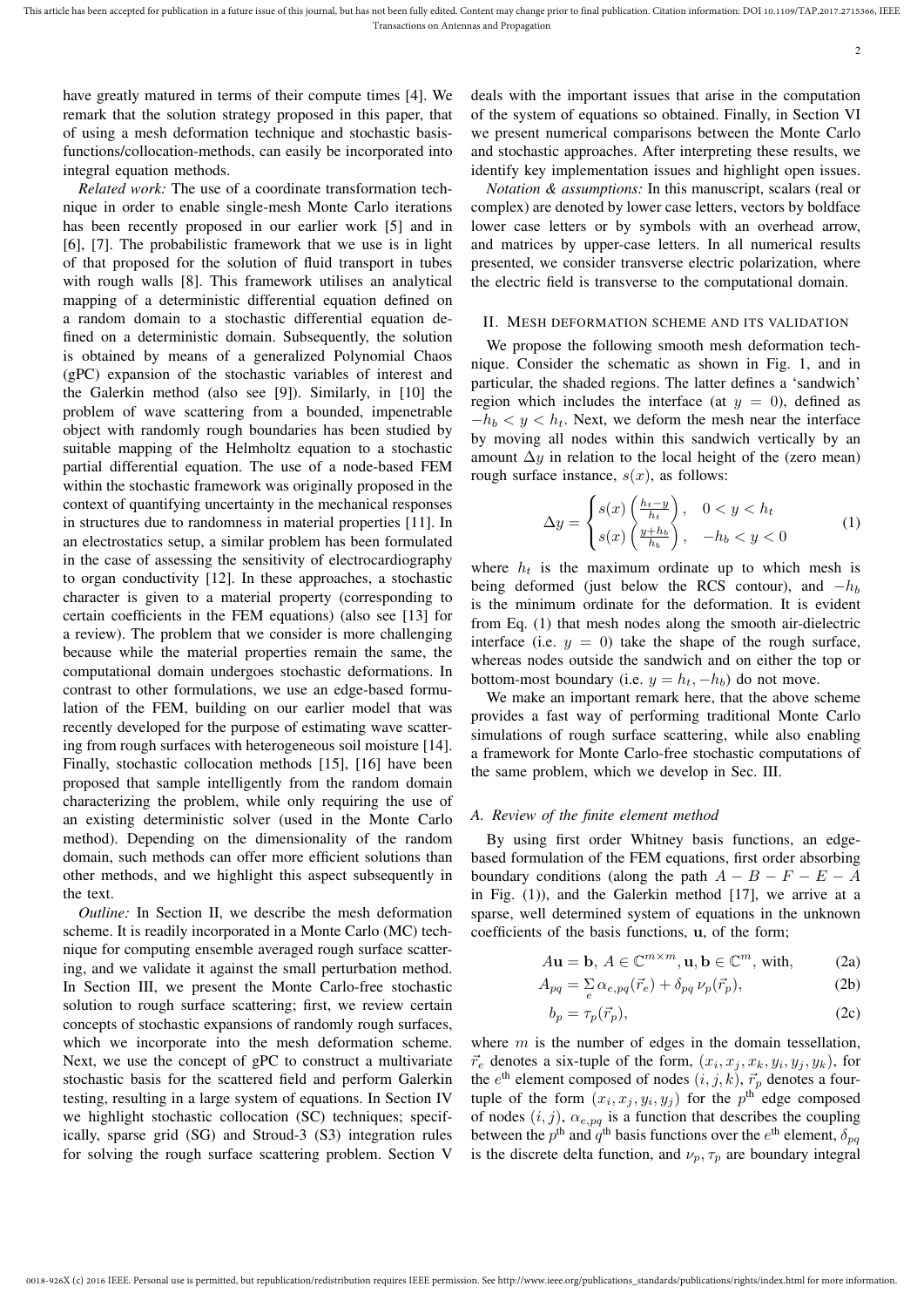functions over the  $p<sup>th</sup>$  edge (if it belongs to the boundary). The explicit forms of the functions  $\alpha$ ,  $\nu$ ,  $\tau$  can be inferred by inspection of the vector FEM equation [14, Eq. 2] and the expression of the magnetic field,  $\vec{H}$ , in the the Whitney basis as:  $\vec{H}(\vec{r}) = \sum_{i=1}^{3} u_i \vec{W}_i(\vec{r})$ , where  $u_i$  is an unknown (complex) scalar to be determined,  $\vec{W}_i$ , is a Whitney basis function (also see Appendix A).

#### *B. Validation with the small perturbation method*

There are at least two known strategies for computing Monte Carlo averages of rough surface scattering using the FEM, and a third strategy is proposed here. In the standard approach [14], a different mesh is created for each instance of a surface realization and the above matrix equation Eq. (2) is solved each time. A more efficient technique involves using a single 'master' mesh, which is reconfigured for each instance by local modifications only in the vicinity of air-dielectric interface (see [5], or [6], [7] for related approaches).

Instead, by using the proposed mesh deformation scheme, we gain two computational advantages in comparison with the earlier schemes, in particular over [5]: (a) There is no requirement to search for the mesh nodes nearest to the interface, which leads to a significant reduction in compute time, and (b) since all nodes are nudged in a smooth fashion, no mesh element becomes skew, a phenomena which was observed to happen on rare occasion in [5].

After solving Eq. (2) for a particular instance and computing the quantities of interest, all mesh nodes are moved back to the original unperturbed positions, and the process repeated for further rough surface instances until satisfactory convergence of the Monte Carlo average is achieved.

The core FEM solver has previously been validated with analytical solutions for smooth dielectric cylinder scattering in earlier work [18]. Since the main innovation presented here pertains to the effect of rough surface scattering, we compare our results with a semi-analytical approach called the small perturbation method (SPM) which gives analytical expressions for ensemble averaged bi-static radar cross-sections [19] and is accurate for low levels of surface roughness and surface slope (a similar validation was performed in our earlier work on rough surface scattering [14]). The results of this validation are shown in Fig. (2); 100 Monte Carlo iterations took 12m45s on a 3.1GHz Intel Xeon processor consuming 400MB of RAM. There is a slight over-estimation by the SPM as compared to the FEM; this is because the standard formulation of the SPM uses plane wave excitation, whereas to prevent edge diffraction in the FEM, we use a "tapered" incident field [20].

## III. STOCHASTIC GPC APPROACH FOR ROUGH SURFACE **SCATTERING**

In this section we present a stochastic solution using gPC and Galerkin testing to the rough surface scattering problem by utilizing the mesh deformation scheme detailed earlier. We begin by reviewing some essential stochastic theory.



3

Fig. 2: Validation of rough surface scattering computed via FEM with the SPM. Note that we display first order incoherent scattering results, due to which the (coherent) peak in the specular direction is missing in comparison with the FEM. The surface length is  $a = 60\lambda$ , the correlation length is  $l = 0.5\lambda$ , and the root mean square surface roughness,  $h$ , is given by  $kh = 0.1$ , where  $k = 2\pi/\lambda$ . The substrate has a homogeneous relative permittivity:  $4 - 1j$ , with tapered wave incidence at 40◦ from the normal. The other dimensions are as per the caption of Fig. (1).

#### *A. Review of Stochastic expansions and basis functions*

*Stochastic Expansion*: A stochastic process, such as one describing a random interface,  $\tilde{s}(x, \theta)$ , can be represented by the Kosambi–Karhunen–Loève theorem (KKL) [21], [22] as an expansion in terms of the eigenfunctions  $f_i(x)$  (with eigenvalue  $\eta_i$ ) of a covariance function  $C(x_1, x_2)$ , and further approximated by a truncation of the expansion to  $d$  terms, as:

$$
\tilde{s}(x,\theta) = s_0(x) + \sum_{i=1}^{\infty} \sqrt{\eta_i} \, z_i(\theta) \, f_i(x)
$$
  

$$
\approx s_0(x) + \sum_{i=1}^d \sqrt{\eta_i} \, z_i(\theta) \, f_i(x), \tag{3}
$$

where  $s_0(x)$  is the mean height of the surface (the xdependence can capture a tilted ground for example),  $\{z_i(\theta)\}$ are zero mean, mutually uncorrelated random variables, and  $\theta$ denotes random inputs in a properly defined probability space. It is known that the number of significant eigenvalues  $\eta_i$  in Eq. (3) decrease with an increase in the correlation length, l, and thus the truncation error decreases as the correlation length increases [23]. An exponential covariance function,  $C(x_1, x_2) = \exp(|x_1 - x_2|/l)$ , is chosen for two reasons; (a) many natural rough surfaces display such a covariance function [24], and (b) such a function admits to analytically expressible eigenfunctions and values [23]. The latter is only a technical convenience since eigenfunctions and values can be evaluated numerically for other covariance functions.

*Stochastic basis functions*: In order to find a stochastic solution to the problem of rough surface scattering, we use the concept of generalized polynomial chaos (gPC) basis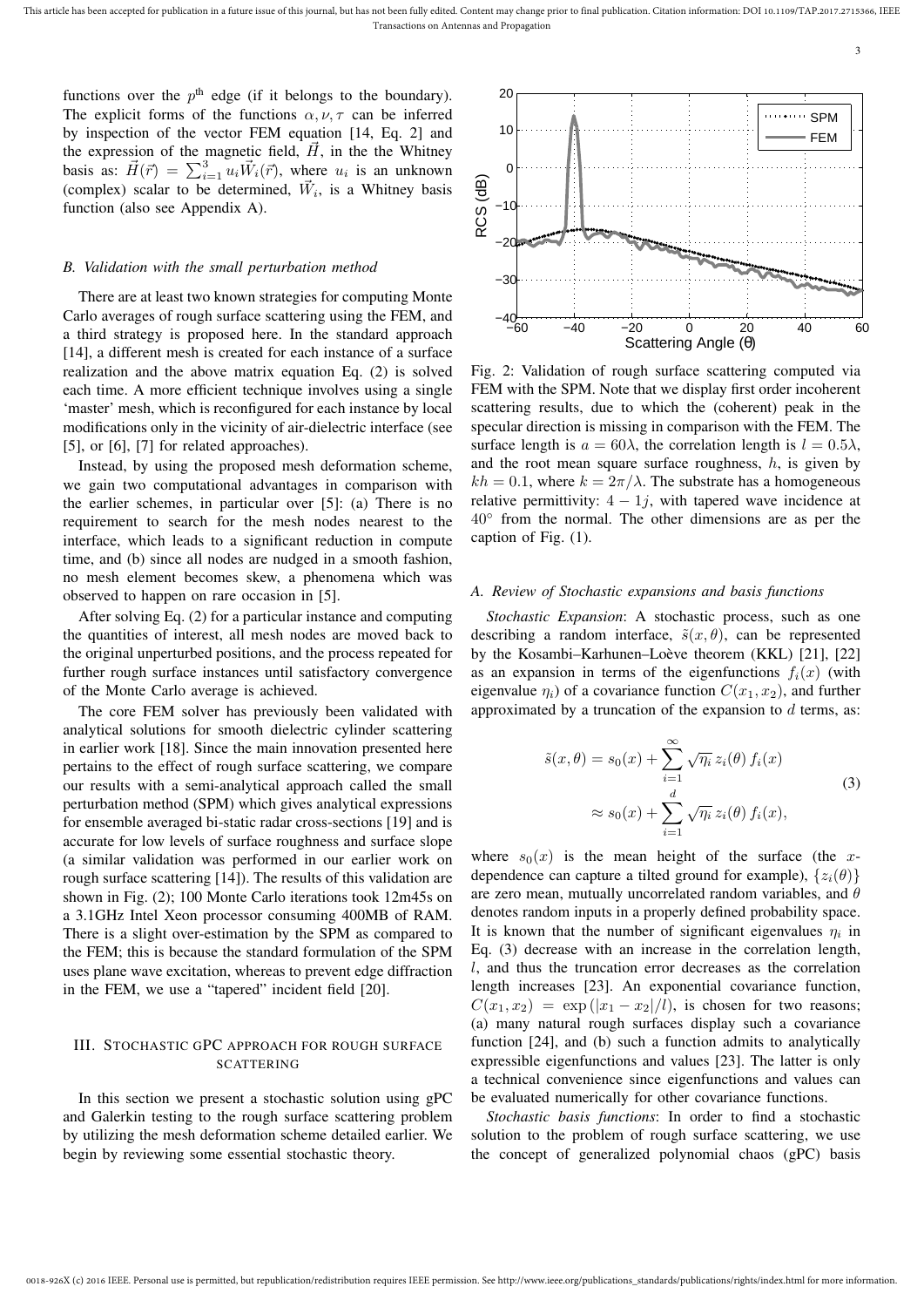functions [25]. Univariate gPC basis functions are orthogonal polynomial functions that satisfy the following conditions;

$$
\mathbb{E}[\psi_p(z_i)\psi_q(z_i)] = \int \psi_p(\theta)\psi_q(\theta)\rho(\theta)d\theta = \tilde{\psi}_p\delta_{pq},\qquad(4)
$$

where  $\{p, q\} \in \mathcal{N}$ ,  $\tilde{\psi}_p$  is a normalization factor, and  $z_i$ is a random variable with finite moments and a probability distribution function (PDF),  $\rho(\theta)$ . Based on the above, we construct a linear space of polynomials of degree at most n, given by  $\mathbb{P}_n(z_i)$ , and a set of polynomials that live in this space,  $\{\psi_k(z_i)\}_{k=0}^n \in \mathbb{P}_n(z_i)$ , to characterize univariate gPC basis functions in  $z_i$ . Since the rough surface expansion as per Eq.  $(3)$  consists of d random variables, we employ a *multivariate* gPC expansion to derive a stochastic solution to the scattering problem. Specifically, we construct d-variate  $n^{\text{th}}$ degree gPC functions, belonging to a space  $\mathbb{P}_n^d$  of dimension  $w = \binom{n+d}{n}$ , which are the products of the univariate polynomials mentioned above, i.e.

$$
\Psi_{\mathbf{i}}(z) = \psi_{i_1}(z_1) \dots \psi_{i_d}(z_d), \quad 0 \leq |\mathbf{i}| = \sum_{j=1}^d i_j \leq n,
$$
 (5)

where  $\vec{z} = (z_1, \dots, z_d)$  is a d-dimensional random vector and  $\mathbf{i} = (i_1, \ldots, i_d)$  is a multi-index notation for a *d*-tuple. We choose Legendre polynomials as our gPC basis functions in Eq. (4) for reasons of technical convenience. With  $z_i$  being a uniform random variable in [−1, 1], the PDF  $\rho(\theta)$  in Eq. (4) becomes constant and equal to  $\frac{1}{2}$ .

#### *B. Approximations in the FEM matrix elements*

To proceed towards a stochastic solution, we re-examine the matrix elements that arise for scattering from a deterministic rough surface, i.e. in Eq. (2). A particular matrix element,  $A_{pq}$ , captures the coupling between the two basis functions  $\vec{W}_p$  and  $\overline{W}_q$  over all the elements in common between them. This is a function of the coordinates of the three nodes of each element [17].

Next, we implement the mesh deformation on each node as per Eq. (1); since there is no  $x$ −shift in the nodes, the shift for each node can be expressed as  $\Delta \vec{r} = (\Delta y)\hat{y}$ , where  $\Delta y = s(x)(1 - |y|/h)$  as per Eq. (1) and  $h = h_t$  (for  $y > 0$ ) or  $h = h_b$  (for  $y < 0$ ) (with both  $h_t, h_b > 0$ ). Accordingly, the perturbed matrix elements,  $\tilde{A}_{pq}$ , and  $\tilde{b}_p$  can be expressed in terms of an order-expansion in  $s(x)$  as follows:

$$
\tilde{A}_{pq} \approx \sum_{e} \alpha_{e,pq} (\vec{r}_{i} + \Delta \vec{r}_{i}, \vec{r}_{j} + \Delta \vec{r}_{j}, \vec{r}_{k} + \Delta \vec{r}_{k}) \n+ \delta_{pq} \nu_{p} (\vec{r}_{c} + \Delta \vec{r}_{c}, \vec{r}_{d} + \Delta \vec{r}_{d}) \n= \sum_{e} \{ \alpha_{e,pq}^{(0)} (\vec{r}_{e}) + \alpha_{ei,pq}^{(1)} (\vec{r}_{e}) s(x_{i}) + \alpha_{ej,pq}^{(1)} (\vec{r}_{e}) s(x_{j}) \n+ \alpha_{ek,pq}^{(1)} (\vec{r}_{e}) s(x_{k}) + \alpha_{eij,pq}^{(2)} (\vec{r}_{e}) s(x_{i}) s(x_{j}) \n+ \alpha_{ejk,pq}^{(2)} (\vec{r}_{e}) s(x_{j}) s(x_{k}) + \alpha_{eki,pq}^{(2)} (\vec{r}_{e}) s(x_{k}) s(x_{i}) \n+ \alpha_{eii,pq}^{(2)} (\vec{r}_{e}) s^{2}(x_{i}) + \alpha_{eij,pq}^{(2)} (\vec{r}_{e}) s^{2}(x_{j}) \n+ \alpha_{eik,pq}^{(2)} (\vec{r}_{e}) s^{2}(x_{k}) \}
$$
\n
$$
+ \delta_{pq} \{ \nu_{p}^{(0)} (\vec{r}_{p}) + \nu_{p,i}^{(1)} (\vec{r}_{p}) s(x_{i}) + \nu_{p,j}^{(1)} (\vec{r}_{p}) s(x_{j}) \}
$$
\n(6a)\n
$$
\tilde{b}_{p} = \tau_{p}^{(0)} (\vec{r}_{p}) + \tau_{p,i}^{(1)} (\vec{r}_{p}) s(x_{i}) + \tau_{p,j}^{(1)} (\vec{r}_{p}) s(x_{j}), \qquad (6b)
$$

where the notation is borrowed from Eq.  $(2)$ , and the superscript  $(j)$  on any function denotes the order of the accompanying surface function,  $s(x)$ . Making the connection between the surface function and its stochastic expansion leads us to a system of equations, as demonstrated next.

#### *C. Stochastic Galerkin method*

With the spatial and stochastic basis functions fully defined, in Sec. II-A and Eq. (5), respectively, we implement an overall spatial and stochastic Galerkin procedure by expanding the unknown field,  $\vec{H}(\vec{r}, \vec{z})$ , in composite basis functions,  $\vec{\Phi}_{l,k}(\vec{r},\vec{z})$ , of the form:

$$
\vec{\Phi}_{l,k}(\vec{r},\vec{z}) = \vec{W}_l(\vec{r}) \Psi_k(\vec{z}), \ 1 \le l \le m, \ 1 \le k \le w, \quad (7a)
$$

$$
\vec{H}(\vec{r},\vec{z}) = \sum_{l,k} \vec{\Phi}_{l,k}(\vec{r},\vec{z}) v_{l,k}
$$
 (7b)

where the multi-index, i, from Eq. (5) has been converted to a single index, k, and the scalars  $v_{l,k}$  are the object of computation.

Further, we replace the deterministic rough surface,  $s(x)$ , in the matrix Eq. (6) by the stochastic counterpart,  $\tilde{s}(x, \theta)$ , from Eq. (3) and re-write Eq. (6) in a more convenient manner, as:

$$
\tilde{A}_{pq} = \beta_{pq} + \sum_{i=1}^{d} \beta_{pq}^{(i)} z_i + \sum_{i,j=1}^{d} \beta_{pq}^{(i,j)} z_i z_j, \qquad (8a)
$$

$$
\tilde{b}_p = \zeta_p + \sum_{i=1}^d \zeta_p^{(i)} z_i
$$
 (8b)

where the  $\beta_{pq}$ 's and  $\eta_p$ 's, which are functions of space, can be inferred by inspection of Eqs. (6) and (8). Also note that by choosing first order Whitney basis functions, the unperturbed matrix elements  $\beta_{pq}$  have analytical expressions [17] and thus are very fast to compute (see Appendix A).

We now perform Galerkin testing along the same set of basis functions as Eq. (7a) (as we did in Section II), and arrive at a large, sparse, and well determined set of equations of the following form:

$$
F \mathbf{v} = \mathbf{g}, F \in \mathbb{C}^{mw \times mw}, \mathbf{v}, \mathbf{g} \in \mathbb{C}^{mw}, \tag{9}
$$

where the vector **v**, which is composed of the scalars from (7b), is solved for.

In order to visualize the matrix structure in Eq. (9), we conceptually break up  $F$  into  $w \times w$  blocks. Further, we write  $\mathbf{v}, \mathbf{g}$  in the form:  $\mathbf{v} = [\tilde{\mathbf{v}}_1, \dots, \tilde{\mathbf{v}}_w]^T$ ,  $\mathbf{g} = [\tilde{\mathbf{g}}_1, \dots, \tilde{\mathbf{g}}_w]^T$ , where  $\tilde{\mathbf{v}}_k, \tilde{\mathbf{g}}_k \in \mathbb{C}^m$ , and denote the corresponding  $w \times w$ blocks of F as  $\tilde{F}_{ab}$ , where  $\tilde{F}_{ab} \in \mathbb{C}^{m \times m}$ . Connecting Eqs. (8) and (7a) with (9) gives:

$$
\tilde{F}_{ab} = R E_{ab} + \sum_{i=1}^{d} R^{(i)} E_{ab}^{(i)} + \sum_{i,j=1}^{d} R^{(i,j)} E_{ab}^{(i,j)}, \quad (10a)
$$

$$
\tilde{\mathbf{g}}_a = \mathbf{r} \,\mathbf{e}_a + \sum_{i=1}^d \mathbf{r}^{(i)} \,\mathbf{e}_a^{(i)},\tag{10b}
$$

where  $1 \le a, b \le w$ , and :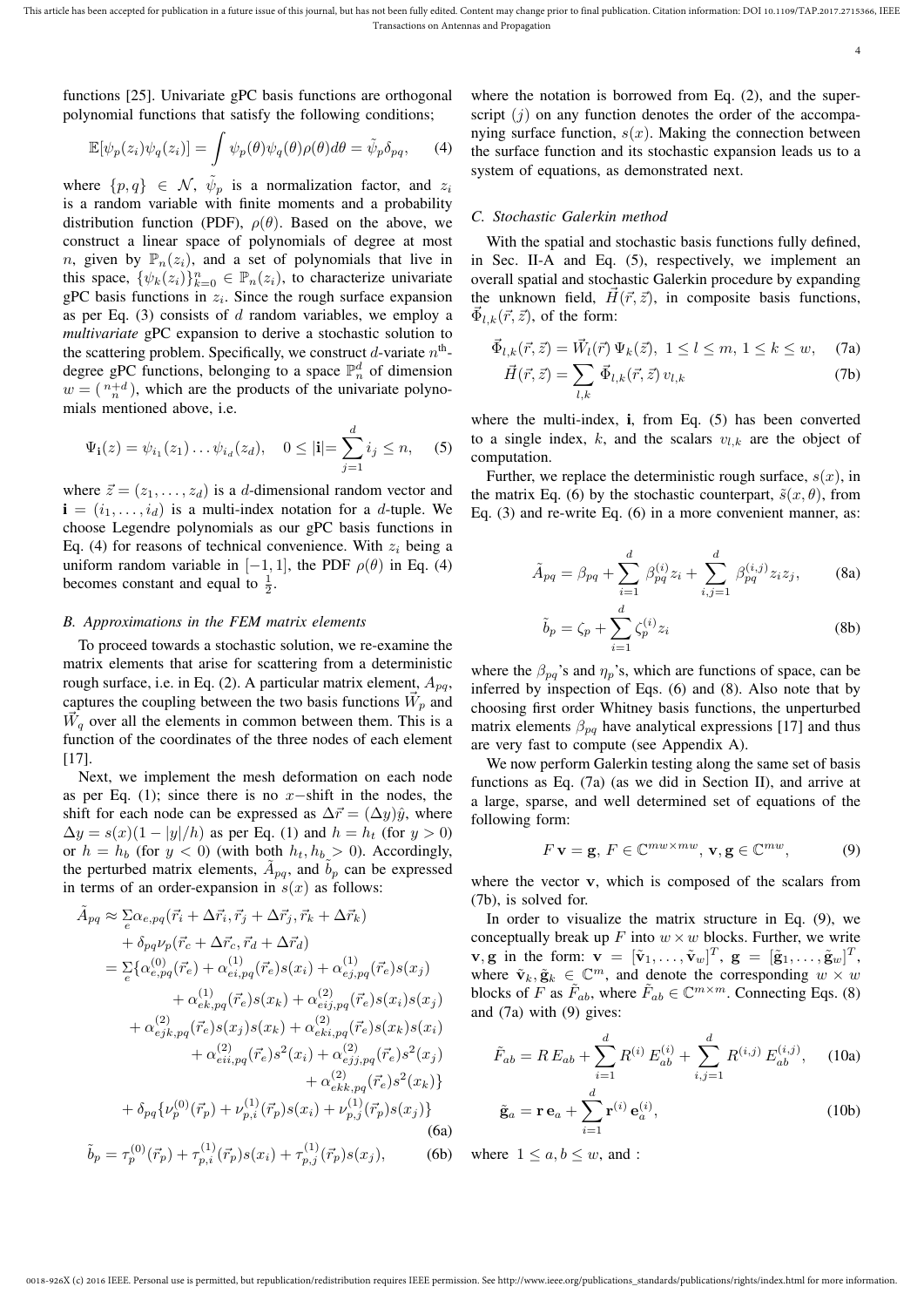- $\bullet$  the  $E$ 's and  $e$ 's are stochastic inner products defined as:  $E_{ab} = \langle \Psi_a(\vec{z}) \Psi_b(\vec{z}) \rangle$ ,  $E_{ab}^{(i)} = \langle \Psi_a(\vec{z}) z_i \Psi_b(\vec{z}) \rangle$ ,  $E_{ab}^{(i,j)} = \langle \Psi_a(\vec{z}) z_i z_j \Psi_b(\vec{z}) \rangle$ ,  $\mathbf{e}_a = \langle \Psi_a(\vec{z}) \rangle$ , and  $\mathbf{e}_a^{(i)} =$  $\langle \bar{\Psi}_a(\vec{z}) z_i \rangle$ . Due to the orthogonal nature of the polynomials  $\psi_k$ , many of these inner products are zero.
- the R's are matrices in  $\mathbb{C}^{m \times m}$ , specifically, the  $(p, q)$ elements of R,  $R^{(i)}$ ,  $R^{(i,j)}$  are  $\beta_{pq}$ ,  $\beta_{pq}^{(i)}$ ,  $\beta_{pq}^{(i,j)}$ , respectively (as per Eq. (8a)); and the r's are vectors in  $\mathbb{C}^m$ , specifically, the *p*-th elements of **r**, **r**<sup>(i)</sup> are  $\zeta_p$ ,  $\zeta_p^{(i)}$ , respectively (as per Eq. (8b)).

The evaluation of the above defined inner products is detailed in [26]. It is important to note that the  $R$ 's and r's do not depend on the block indices  $\{a, b\}$  of  $\tilde{F}_{ab}$ , or  $\{a\}$  of  $\tilde{g}_a$ , and hence need to be computed only once, irrespective of the degree of gPC expansion  $(n \text{ in Eq. } (5))$ .

### *D. Computation of Radar Cross-Section*

In electromagnetic scattering problems, the bi-static radar cross-section (RCS) is a primary quantity of interest. Due to the stochastic nature of the rough surface, an ensemble averaged RCS comes closer to simulating the observations of a radar than just the scattered field from a single instance of a surface, and thus the quantity of interest becomes:  $\langle \sigma_{HH} \rangle$  =  $2\pi \lim_{r \to \infty} r \langle |E^f(\vec{r}|^2) / |E^i|^2$ , where  $E^f(\vec{r}), E^i$  represent the  $z$ -component of the far-field and incident field, respectively. Note that since our problem is in two dimensions, the above definition reports a RCS-per-length quantity, also referred to as the radar echo width (REW) in the literature. By making certain assumptions (detailed in Appendix B), we express the far field as a linear combination of the field components of the edges on and neighbouring the RCS integration contour ( $\Gamma$  in Fig. 1):

$$
E^f(\vec{r}) = \sum_{l \in \Gamma_e} \gamma_l u_l, \qquad (11)
$$

where  $u_l$  is the field component along the  $l^{th}$  edge,  $\Gamma_e$  is the set of all edges that belong to elements with an edge on the contour  $\Gamma$ , and  $\gamma_l$  is a geometry-dependent factor.

Having solved the large set of equations in Eq. (9), we proceed to compute the ensemble averaged RCS by taking the expectation value of the field intensity,  $|E^f(\vec{r})|^2$ . As discussed previously in Sec. III-C, the field associated with the  $l^{th}$  edge is replaced by the stochastic counterpart via Eq. (7b). Thus,  $u_l$  in Eq. (11) is replaced by  $\sum_k \Psi_k(\vec{z}) v_{l,k}$  where  $1 \leq k \leq w$ .

Further, we choose to perform the deformation outlined in Sec. II such that the maximum ordinate,  $h_t$  in Eq. (1), is just short of the contour  $\Gamma$  (also see Fig. 1). As a result, this contour remains horizontal in all (physical or stochastic) meshes. Inspection of the explicit form of  $\gamma_l$  from Eq. (18) (See Appendix B) reveals that this choice of  $h_t$  greatly simplifies the algebra, as  $\gamma_l$  has no stochastic dependence. The stochastic far field becomes:  $E^f(\vec{r}, \vec{z}) = \sum_{l \in \Gamma_e} \sum_k \gamma_l \Psi_k(\vec{z}) v_{l,k}$ , which leads to the following expression for the ensemble averaged intensity in terms of the stochastic inner products defined in Sec. III-C, Eq. (10)

$$
\langle |E^f(\vec{r},\vec{z})|^2 \rangle = \sum_{a,b \in \Gamma_e} \sum_{p,q=1}^w (\gamma_a^* \gamma_b) (v_{a,p}^* v_{b,q}) E_{pq}.
$$
 (12)

where the stochastic inner product,  $E_{pq}$ , is as introduced in Eq. (10).

#### IV. STOCHASTIC COLLOCATION APPROACHES FOR ROUGH SURFACE SCATTERING

Let us say that  $\sigma(\vec{r}, \vec{z})$  represents the solution to the rough surface scattering problem evaluated at a spatial location  $\vec{r}$ by a random rough surface characterized by a d−dimensional random vector,  $\vec{z}$ , as given by the KKL expansion in Eq. (3). The MC approach for finding the expectation value of  $\sigma$  is to simply average over many instances of the rough surface, *i.e.* 

$$
\langle \sigma \rangle = \sum_{i=1}^{n_{mc}} \sigma(\vec{r}, \vec{z}_i) / n_{mc}, \qquad (13)
$$

5

where  $n_{mc}$  is the number of MC iterations and  $\vec{z}_i$  generates the  $i<sup>th</sup>$  instance of the rough surface.

The stochastic collocation (SC) method starts by constructing a multivariate pdf of the d−independent random variables as  $w(\vec{z}) = \prod_{j=1}^{d} w_j(z_j)$  over the tensor product domain  $\mathcal{D}^d$  of the individual random variable domains, and expressing the expected value as  $\langle \sigma \rangle = \int_{\mathcal{D}^d} \sigma(\vec{r}, \vec{z}) w(\vec{z}) d\vec{z}$ , where  $w_j(z_j)$  is the pdf of the j<sup>th</sup> random variable. Next,  $\sigma(\vec{x}, \vec{z})$ is expressed in terms of a basis of multivariate polynomials,  $\{P^{(i)}(\vec{z})\}_{i=1}^d$ , constructed from  $n_{sc}$  evaluations of  $\sigma(\vec{r}, \vec{z})$  as:  $\sigma(\vec{r}, \vec{z}) = \sum_{i=1}^{n_{sc}} \sigma(\vec{r}, \vec{z}_i) P^{(i)}(\vec{z})$ , where, for instance,  $P^{(i)}$ could be (but not limited to) a tensor product of univariate Lagrange interpolating polynomials. Thus, the expectation value of  $\sigma$  is:

$$
\langle \sigma \rangle = \sum_{i=1}^{n_{sc}} \sigma(\vec{r}, \vec{z}_i) \alpha_i, \tag{14}
$$

where  $\alpha_i = \int_{\mathcal{D}^d} w(\vec{z}) P^{(i)}(\vec{z}) d\vec{z}$ . Noting the similarity in form between Equations (13) and (14), we remark that the same deterministic solver that is used for the MC method can be used in SC approaches.

Various numerical cubature rules are used to evaluate the coefficients  $\alpha_i$ , which depend on the form of  $w(\vec{z})$  and  $P^{(i)}(\vec{z})$ . These range from full tensor product rules (TP) [27], to sparse grids (SG) [28], or Stroud-2/Stroud-3 (S2/S3) [29] integration rules. Each of these rules is characterized by a number  $n_{sc}$ , the set of weights  $\alpha_i$ , and a set of specified quadrature points,  $\vec{z}_i$ , that can be used in Eq. (14) (see [30] for a review). In the subsequent sections, we detail the results obtained for the rough surface scattering problem when the SG or S3 integration rules are applied.

#### V. COMPUTATIONAL CONSIDERATIONS

#### *A. On the stochastic gPC approach*

0018-926X (c) 2016 IEEE. Personal use is permitted, but republication/redistribution requires IEEE permission. See http://www.ieee.org/publications\_standards/publications/rights/index.html for more information.

The single, large, sparse matrix equation in Eq. (9) needs to be solved only once, thereby avoiding a Monte Carlo procedure. The trade off, of course, is that the resulting set of equations in Eq. (9) is larger (by a factor of  $w$ ) than that encountered for a single Monte Carlo iteration as per equation Eq. (2) (of size m). Whereas a direct solution (using a LU decomposition via the open source software, MUMPS [31]) suffices for the Monte Carlo case, the same strategy fails for reasonable values of  $w$  in the case of solving the stochastic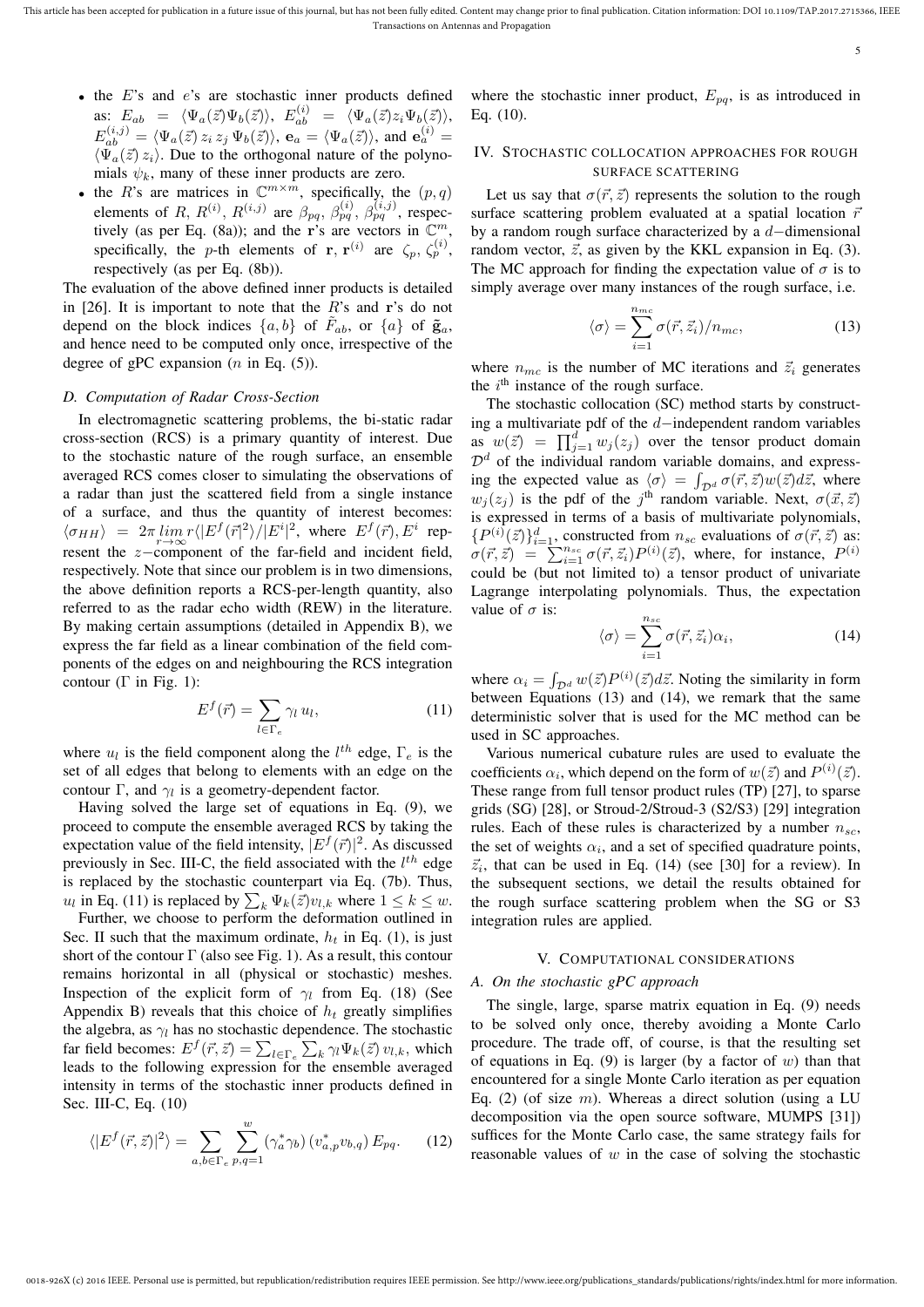equations (i.e. Eq. (9)) because of computational issues in storing and solving the larger system of equations.

We overcome the above computational challenge by adopting two techniques:

- 1) *Speed* improvement: we implement (using an opensource C++ library for linear algebra, Seldon [32]) an iterative solver based on the pre-conditioned biconjugate gradient stabilized (BiCgStab) algorithm. For the purpose of pre-conditioning — after considering the discussion on closely related problems in [33] — we implement a block-diagonal, mean-based preconditioner [34] of the form  $P = diag\{R, \ldots, R\}$  where R is the matrix corresponding to a flat surface and whose elements are  $\beta_{pq}$  from Eq. (8a).
- 2) *Memory* improvement: the above solver is implemented in a "matrix free" form (using Seldon [32]), since the matrix  $F$  never needs to be stored in memory and only matrix-vector products need to be computed. Although we don't store the entire  $F$  matrix, all the  $R$  matrices  $(1 + d + d^2$  in total) and **r** vectors  $(1 + d$  in total) (see Eq. (10) need to be stored, which is a considerable increase in memory load as compared to the Monte Carlo case.

*Parameter selection*: We now discuss the physical parameters that govern  $m, w$ , and hence the computational costs incurred in solving this system of equations. Recall that  $m$ is the number of edges in the finite element tessellation of the domain and  $w$  is the size of the stochastic space.

- *Determining m*: In the horizontal direction, it is necessary for the surface to be at least several times the correlation length in order to faithfully capture the statistical properties of the surface; for exponentially correlated surfaces, this number is  $a = \{12 - 25\}l$  (see Appendix C for details). With a choice of  $l = \lambda$  as the correlation length, we fix the horizontal extent of our mesh to be  $a = 20\lambda$ . In the vertical direction, we have maintained a  $1 \lambda$  separation between the surface and the upper boundary to allow effective implementation of the radiation boundary condition [14]. The extent from the surface to the bottom boundary is determined by the depth of inhomogeneities in the domain that need to be incorporated; for the purpose of this paper, we fix this to  $\lambda$ . The horizontal and vertical extents having been fixed, m gets determined by well known considerations of numerical convergence of FEM equations.
- *Determining w*: The parameter w is directly determined by the choice of number of basis functions  $d$ , and their order *n* (both defined in Eq. (5)) with  $w = \binom{n+d}{n}$ . The number of basis functions, in turn, depends inversely on the correlation length of the surface  $(l)$ , and directly on the length of the surface  $(a)$  [23]. In the results that we present in the following section, we fix  $d$  by allowing all eigenvalues with magnitudes greater than  $\frac{1}{10}$  of the maximum eigenvalue (also see [35] and [25] for related discussions). As an illustration, some typical values based on this criteria are shown in Table I.

Thus, starting from the electrical size of the problem, and

the nature of the rough surface, we arrive at the dimensionality of the overall problem in a way that can be generally applied to most electromagnetic scattering problems.

TABLE I: Number of basis functions,  $d$ , as determined by the surface length,  $a$ , and the correlation length,  $l$ . For meshes with  $l = \{15, 30\}$ , we have  $m = \{114603, 229103\}$  respectively. All lengths are in terms of the wavelength.

|     |    | 30 |
|-----|----|----|
|     |    | 29 |
| າ - | 29 | 58 |

#### *B. On the stochastic collocation approach*

The SG integration rule needs the specification of a "level" parameter,  $k$ , [15] in order to implement Eq. (14). This parameter regulates the total degree of the multivariate polynomials,  $P^{(i)}(\vec{z})$ , allowed in the computation of Eq. (14). As an example,  $k = 0$  corresponds to implementing a 1-point quadrature rule in all random dimensions, and higher values of k lead to more accurate quadrature rules (Gauss-Hermite quadrature rules in this case due to the normal distribution of the random variables in the KKL expansion), but at increased computational costs. For large values of d (a case that well describes our problem), the following expression [15] gives the number of deterministic-solver evaluations required:  $n_{sg} \approx 2^k \frac{d^k}{k!}$  $\frac{d^{n}}{k!}$ . Evidently, this number can grow very quickly with  $k$ , and soon exceed the number of evaluations required in the MC method.

The S3 integration rule is accurate if the function of interest,  $\sigma(\vec{r}, \vec{z})$  in this case, can be represented by (up to) a third polynomial in  $\vec{z}$ . Here, the number of evaluations [29] required is given as  $n_{s3} = 2d$ .

Thus, the computational complexity of SC methods is established in terms of the dimensionality of the random space, d, and additionally in the case of SG, by the level parameter,  $k$ . The elegance of the SC methods is that there is no need to derive a set of coupled equations as in the case of the stochastic gPC approach, and so an existing deterministic solver can be used for solving the problem at hand.

### VI. RESULTS & DISCUSSION

In this Section, we present numerical results and comparisons between the stochastic and Monte Carlo approaches discussed in this paper.

#### *A. Comparing stochastic gPC and Monte Carlo methods*

*Numerical results:* Due to the large memory requirements of the stochastic gPC method, we keep the surface length at 20 $\lambda$ . As per the computational considerations of eigenvalue decay mentioned in Section V, we set  $d = 15$  and  $n = 1$ . We found that setting  $n = 2$  made almost no difference to the results, but greatly increased the computational costs. In most results, the iterative (BiCGStab) solver takes between 10-28 iterations and solves the problem with a residue that is less than  $10^{-10}$ . As for the Monte Carlo method, we find the results to have converged after 100 instances, and use this number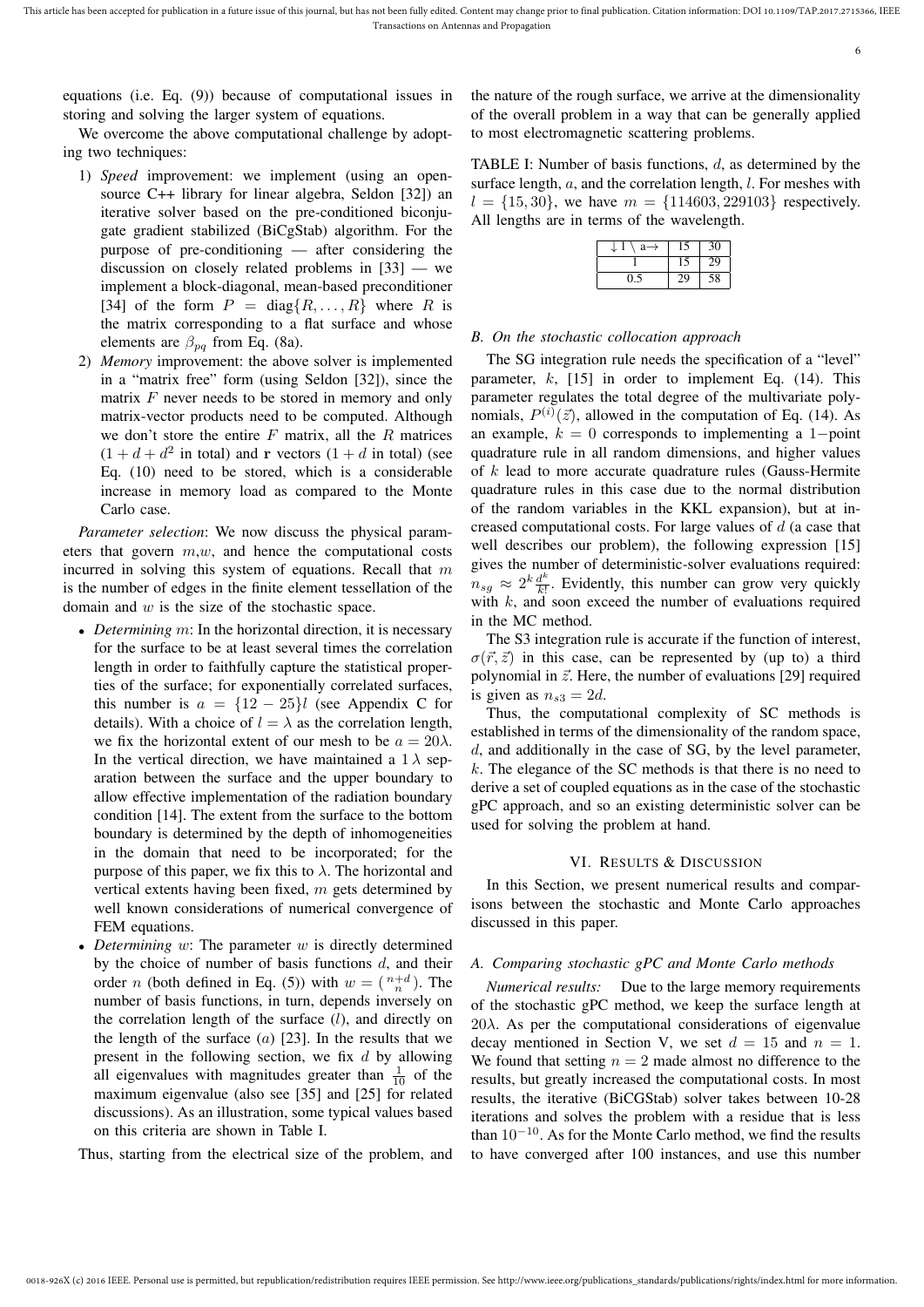in our comparisons. On an Intel Xeon 3.1GHz processor, the Monte Carlo method took  $\approx 950$ s, while the gPC method took between 1200s (10 iterations) and 2400s (28 iterations). While the memory consumption in the Monte Carlo method stayed low ( $\approx 100 - 200$  MB), the stochastic method took close to 10 GB of RAM.

In Fig. (3) we show the comparison between the two methods by plotting the bi-static radar cross-section for a fixed incidence angle (40◦ from the normal), i.e. the behaviour of the scattered power as a function of the scattering angle. We vary the levels of surface roughness, thus covering the three regimes of interest (with  $k = 2\pi/\lambda$  and h being the root mean square (rms) roughness): a good match (with  $kh = 0.05$ ), the (approximate) point of deviation (with  $kh = 0.1$ ), and the case when the results don't compare well (with  $kh = 0.2$ ). We find that for  $kh < 0.1$ , there is a quantitative agreement between the two methods.

There are two possible causes for a lack of agreement at higher values of surface roughness.

- The first concerns the order of expansion of the perturbed matrix/vector elements (see Eq. (6)), where we adopted a second order expansion for the matrix elements,  $\tilde{A}_{pq}$ and first order for the vector elements  $b_p$  (as reflected in Eq. (8)). As the r.m.s. roughness increases, higher order terms would be required to retain accuracy of the order expansion. This of course, comes with a high computational cost; for instance, if we went upto the third order for the matrix elements, an additional  $d^3$  (sparse)  $m \times m$  matrices would need to be stored.
- The second cause is to do with the order,  $n$ , of the gPC basis functions employed being insufficient for higher values of surface roughness. Unfortunately, the relation between  $w, d, n$  is such that for a fixed value of d, going to higher values of  $n$  leads to a steep increase in  $w$ ; for instance, for  $d = 15$ ,  $n = 1$ , we have  $w = 16$ , whereas for  $d = 15$ ,  $n = 3$ , we have  $w = 816$  – nearly two orders of magnitude higher. In both the above possible causes, Monte Carlo based approaches would appear more favorable when faced with such high computational costs.

Finally, we would like to emphasize that one of the primary objectives of this paper is a proof of concept of the Monte Carlo and stochastic–solution approaches, and our implementation of the gPC is far from being optimal. The memory requirements can be greatly reduced by implementing the stochastic solver with support for sparse vectors. Further, since both the approaches fall under the category of "embarrassingly parallel" algorithms, the processor time can similarly be reduced by parallelizing the code. For instance, in Eqn. (10), the component matrices that make up  $F_{ab}$ , i.e.  $\overline{E}_{ab}, \overline{E}_{ab}^{(i)}, E_{ab}^{(i,j)}, R^{(i)}, R^{(i,j)}$  can all be evaluated independently on separate processors due to their independence. Further, in implementing the solution to the system of equations in Eqn. (9), the matrix-vector product that requires computation is composed of the multiplication of a  $w \times w$  block matrix by a  $w \times 1$  block vector. Each of these blocks can be computed on a separate processor in order to speed up the overall computation. These, and other computational optimizations are part of ongoing work.

*The curse of dimensionality:* The above discussion naturally leads to a more general discussion of the applicability of the stochastic gPC method. In the endeavor to cast a deterministic set of scattering equations into a stochastic form, the key step was the KKL expansion of the surface as an eigen expansion. We plot the eigenvalues in Fig. (4) for a series of surfaces with different correlation lengths. This figure uncovers an important limitation of the stochastic method; since the eigenvalues decay gradually for smaller correlation lengths, we would require higher and higher number of eigen functions in the KKL expansion to represent the surface accurately (i.e. d), thus increasing the computational load to a point where MC methods win over (also see Table I). On the other hand, the stochastic method wins over for surfaces with long correlation lengths since the convergence of MC methods typically goes as  $O(\frac{1}{\sqrt{2}})$  $\frac{1}{\sqrt{N}}$ ) (*N* is the number of iterations. While the computational cost of stochastic gPC methods becomes prohibitive as  $d$  increases, stochastic collocation techniques offer an interesting alternative to MC methods depending on the problem parameters and we discuss these next.

## *B. Comparing stochastic collocation and Monte Carlo methods*

It is found by taking several examples that the range for  $d$ in order to accurately represent rough surfaces is  $15 - 100$ , for the range of surface correlation lengths considered in this text. In the SG method, for  $k = 1, 2$  we get  $n_{sg} \approx 2d, 2d^2$ , respectively, while we have  $n_{s3} = 2d$  for the S3 method. On the other hand, the number of evaluations required in the MC method is independent of d, and we find that  $n_{mc} \approx 100$  evaluations are sufficient for convergence. Thus, for all practical cases,  $k = 1$  is the only SG level that can be competitive to the MC method.

We compared the results of SG and S3 with those obtained by the MC method for an extensive range of parameters of surface rms roughness and correlation length, and show a subset of the results in Fig. (5) We find that;

- At low levels of surface roughness, all four methods (gPC,SG,S3,MC) agree. Within these surfaces, for those with a higher correlation length, (SG/S3) require lesser number of iterations as compared to MC and therefore are optimal, because a lower  $d$  is sufficient to characterize the surface.
- As the mean roughness of the surfaces increases, the agreement of SG/S3 with MC only remains for those with a higher correlation length. To make the agreement better, the dimensionality of the random space  $(d)$  must be increased, and this is seen in Fig. (5), where going from  $d = 20$  to  $d = 50$  results in an excellent match between SC and MC results. However, beyond a point, this quickly leads to a higher number of iterations for SC as compared to MC, thus negating the advantage gained.
- Rough surface scattering is often a problem characterized by a large number of random variables (typically  $d > 50$ ), and for such cases MC is the preferred approach. For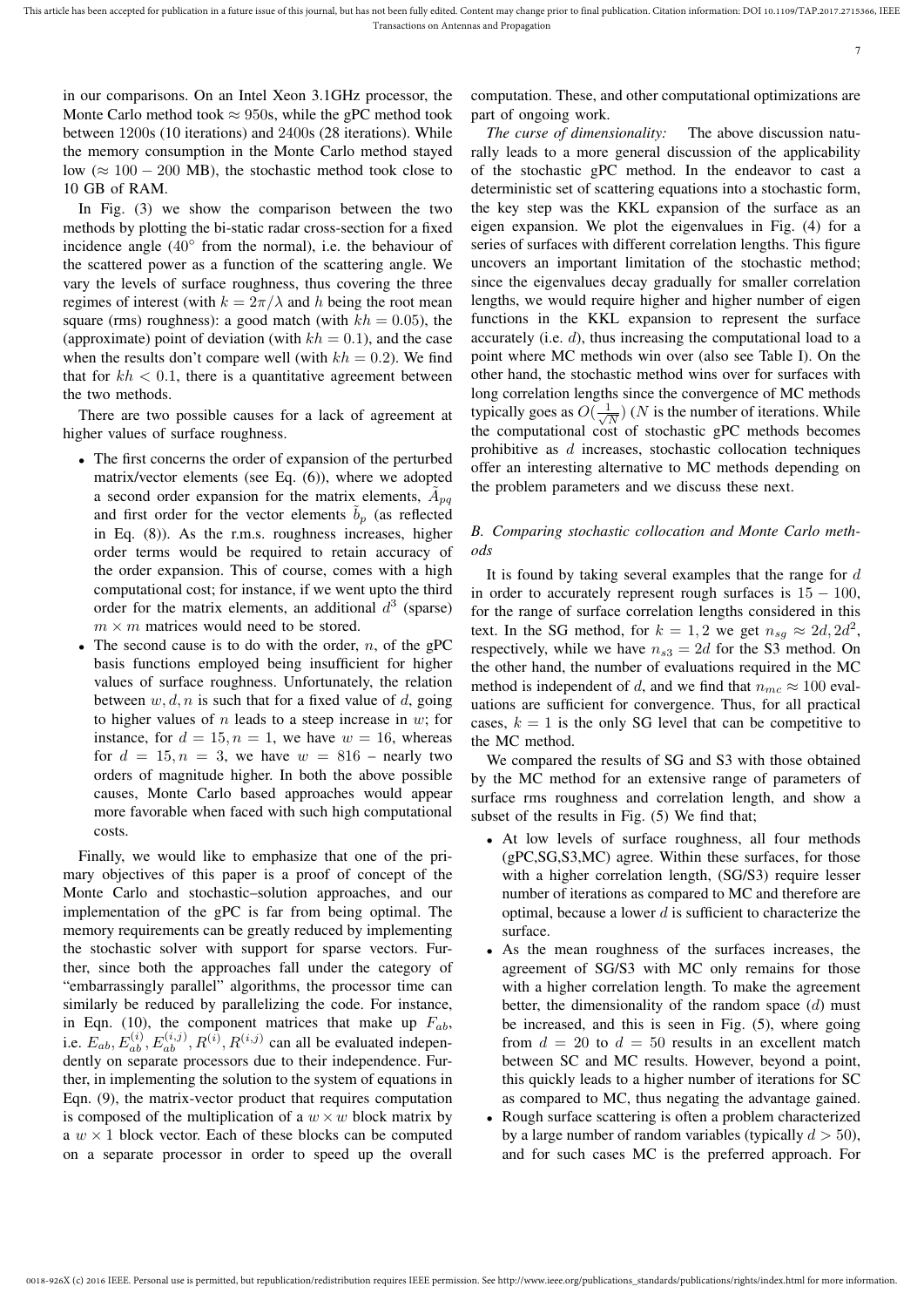

Fig. 3: Comparison between stochastic gPC and Monte Carlo results for various values of rms surface roughness, h. For all figures, the surface length is  $20\lambda$ , while the correlation length is  $\lambda$ . The substrate has a homogeneous relative permittivity:  $4 - 1j$ , with wave incidence at  $40^{\circ}$  from the normal.



Fig. 4: Decay of (normalized) eigenvalues from the KKL expansion as a function of correlation length, l, for a surface length,  $a = 20$ . All lengths normalized to wavelength.

those cases where a lower number of random variables are accurate in characterizing the problem (typically  $d < 20$ found for highly correlated surfaces), stochastic methods will win over the Monte Carlo method.

In summary, we can say that in any scattering problem, a careful study of the correlation length and r.m.s. roughness of the stochastic process is key to choosing the right solution approach. The earlier discussion on the 'curse of dimensionality' with regards to the stochastic gPC method is well appreciated in the literature [33]. The idea that the actual quantity of interest (the RCS in our case) can be quantified by a lower dimensional basis even though it is embedded inside a much higher dimensional space has spawned recent work relating to 'dimensionality reduction' [36]–[38]. In the case of stochastic collocation methods, the use of adaptive sparse grids [39], [40] is being seen as a way of out-performing Monte Carlo methods. These and other methods are an active area of research.

*Role of incident field:* Since the scattering object is a half-space and therefore unbounded, care needs to be taken in the choice of the incident field. Choosing a plane wave has a characteristic feature of producing a sinc-like diffraction pattern due to uniform illumination of a finite surface. A common alternative is to use a "tapered" wave with a gaussian amplitude profile [20], which is an approximate solution to Maxwell's equations. Although detailed studies on the determination of the optimal width of this taper have been done [41], including such an incident field is beyond the scope of the present paper. This is because computational load increases due to the need for a longer surface (i.e. m increases), since it is necessary to include several correlation lengths within the beam width for numerical convergence of the results. Note that this is not an issue in the case of Monte Carlo simulations [14], where the memory requirements are on the order of a single (sparse)  $m \times m$  matrix, whereas in the stochastic case it is on the order of  $1 + d + d^2$  (sparse)  $m \times m$  matrices.

*Postscript:* We acknowledge a technical problem in comparing the results obtained by the two different approaches outlined in the paper in Sections II and III, respectively. In the stochastic gPC approach of Section III, we find that since the underlying probability distribution function is not Gaussian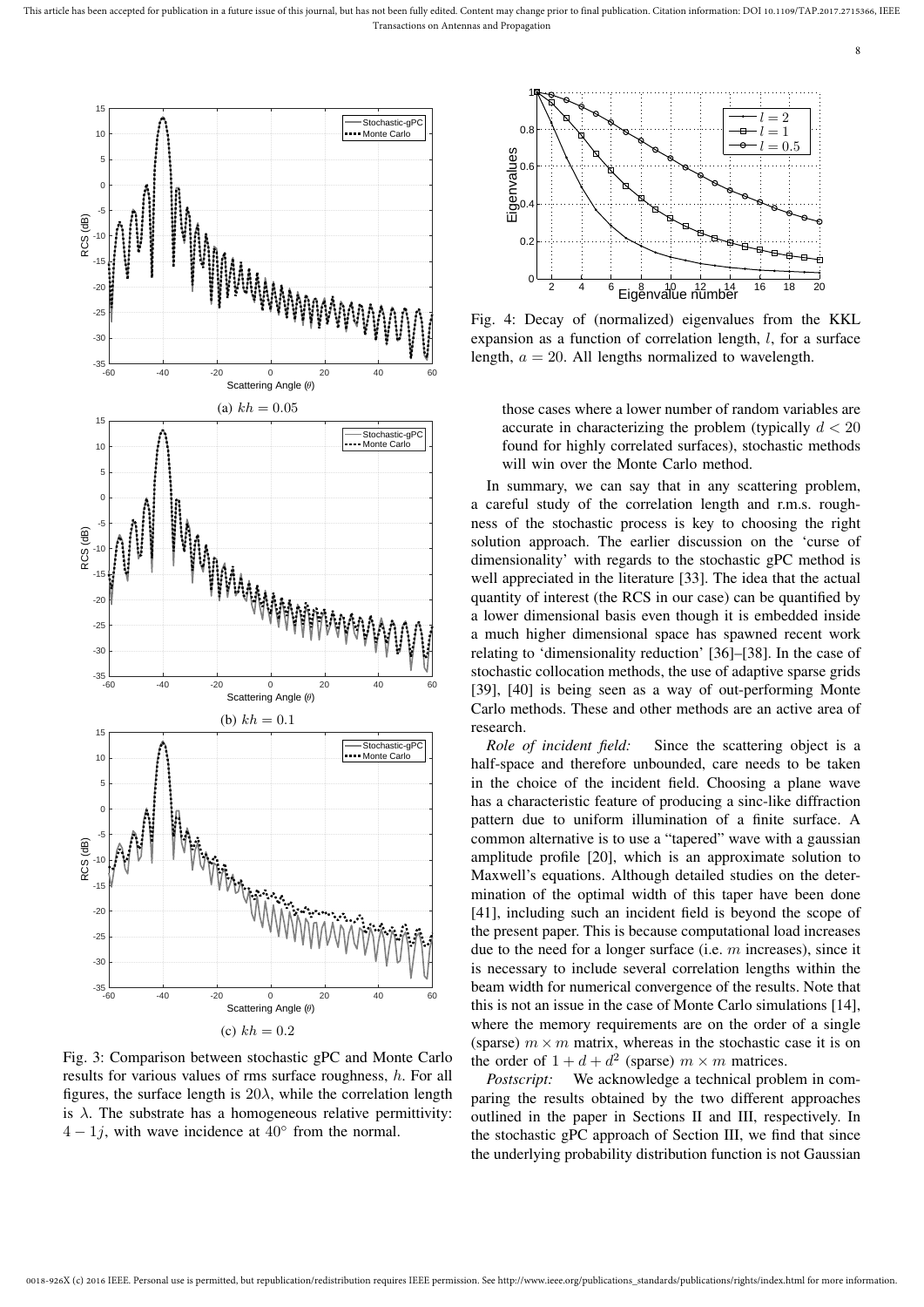

Scattering Angle  $(\theta)$ (b)  $d = 50$ 

Fig. 5: Comparison between stochastic collocation and Monte Carlo results for two values of random dimensionality, d. For all figures, the surface length is  $60\lambda$ , rms surface roughness,  $kh = 0.2$  while the correlation length is  $5\lambda$ . The substrate has a homogeneous relative permittivity:  $4 - 1j$ , with plane wave incidence at 40◦ from the normal.

in the case of Lengendre polynomials, the prescription from Eq. (4) leads to uncorrelation of the random variables, but this does not imply independence. A Monte-Carlo based solution to the rough surface scattering problem would entail implementing Eq. (3) to generate an instance of a rough surface. Now, pseudo-random number generators produce (nearly) independent random variables. However, as discussed, the choice of Legendre polynomials in a stochastic gPC approach to the same problem now leads to random variables  $\{z_i\}$  that are not independent. Thus, a comparison between the results of these two approaches is not expected to exactly coincide. This issue has been identified in the literature [25], [42], [43], and continues to be an area of active research. Ascertaining the exact contribution due to this effect alone is difficult, since other factors such as those identified above (order of stochastic expansion, r.m.s. roughness, etc.) simultaneously contribute to the overall solution. At least from the study of scattering by low roughness surfaces (e.g. Fig. (3a)), where the solution matches the Monte Carlo results exactly, this effect does not seem to have any appreciable impact. Further, we note that this issue does not affect the stochastic collocation methods since no expansion in the basis of orthogonal polynomials

#### ACKNOWLEDGEMENTS

UKK gratefully acknowledges discussions with Oscar P Bruno (Caltech) on the mesh deformation scheme, and with Thomas Cwik (Jet Propulsion Laboratory) on the stochastic galerkin method. UKK acknowledges support by the INSPIRE Faculty Award (IFA-13 ENG-60) from the Department of Science and Technology, Government of India. The authors also acknowledge helpful comments from the reviewers which went a long way in improving the quality of the manuscript.

## APPENDIX A FINITE ELEMENT MATRIX COEFFICIENTS

The unperturbed matrix and vector coefficients,  $\beta_{pq}(x_i, x_j, x_k, y_i, y_j, y_k) \equiv \beta_{pq}$  and  $\zeta_p$ , respectively, are

$$
\beta_{pq} = \sum_{e}^{(i,j,k)} \frac{l_p l_q}{\Delta} \left( \frac{1}{\epsilon_r} + \frac{k_0^2 \mu_r}{24} (x_i^2 - x_j^2 + x_k^2 - 3x_i x_k + x_i x_j + x_j x_k + y_i^2 - y_j^2 + y_k^2 - 3y_i y_k + y_i y_j + y_j y_k) \right) - \delta_{pq} l_p
$$
  

$$
\beta_{pp} = \sum_{e}^{(i,j,k)} \frac{l_p^2}{\Delta} \left( \frac{1}{\epsilon_r} - \frac{k_0^2 \mu_r}{24} (x_i^2 + x_j^2 + 3x_k^2 - 3x_i x_k + x_i x_j - 3x_j x_k + y_i^2 + y_j^2 + 3y_k^2 - 3y_i y_k + y_i y_j - 3y_j y_k) \right)
$$

$$
- jk_0 l_p
$$
  

$$
\zeta_p = \left[ jk_0 E_{iz} + \frac{1}{\sqrt{\epsilon_r \mu_r}} (n_x \frac{\partial E_{iz}}{\partial x} + n_y \frac{\partial E_{iz}}{\partial y}) \right] \frac{l_p}{Z_0}
$$

where  $\Delta = \frac{1}{2}(y_i(x_k - x_j) + y_j(x_i - x_k) + y_k(x_j - x_i))$ , and edge p (length  $l_p$ ) is composed of nodes  $\{i, j\}$  (i.e. edge i per our convention), edge q (length  $l_q$ ) of nodes  $\{j, k\}$  (i.e. edge j),  $\hat{n} = (n_x, n_y, 0)$  is the outward normal to outer-most contour above the ground, and  $E_{iz}$  is the magnitude of the z−polarized incident electric field.

In  $\beta_{pq}$ , for a perturbation in the y's as  $y_i \rightarrow y_i + \delta_i$  with  $\delta_i = s(x_i)(1 - |y_i|/h)$ , and  $s(x_i) = \sum_{a=1}^{d} \sqrt{\eta_a} f_a(x_i) z_a$ , we get the following multi-variable Taylor expansion (upto order two for  $\beta_{pq}$  and order one for  $\zeta_p$ ):

$$
\beta_{pq}(y+\delta) \approx \beta_{pq} + \sum_{i,j,k} \delta_i \frac{\partial \beta_{pq}}{\partial y_i} + \sum_{\{i,j\}} \frac{\delta_i \delta_j}{2} \frac{\partial^2 \beta_{pq}}{\partial y_i \partial y_j}
$$

$$
\zeta_p(y+\delta) \approx \zeta_p + \sum_{i,j} \delta_i \frac{\partial \zeta_p}{\partial y_i}
$$

For Eq. (8a), i.e.  $\tilde{A}_{pq} = \beta_{pq} + \sum_{a=1}^{d} \beta_{pq}^{(a)} z_a$  +  $\sum_{a,b=1}^{d} \beta_{pq}^{(a,b)} z_a z_b$ , and for Eq. (8b), i.e.  $\zeta_p = \zeta_p + \zeta_p$  $\sum_{a=1}^{d} \zeta_{p}^{(a)} z_{a}$ , we can simply the expressions as: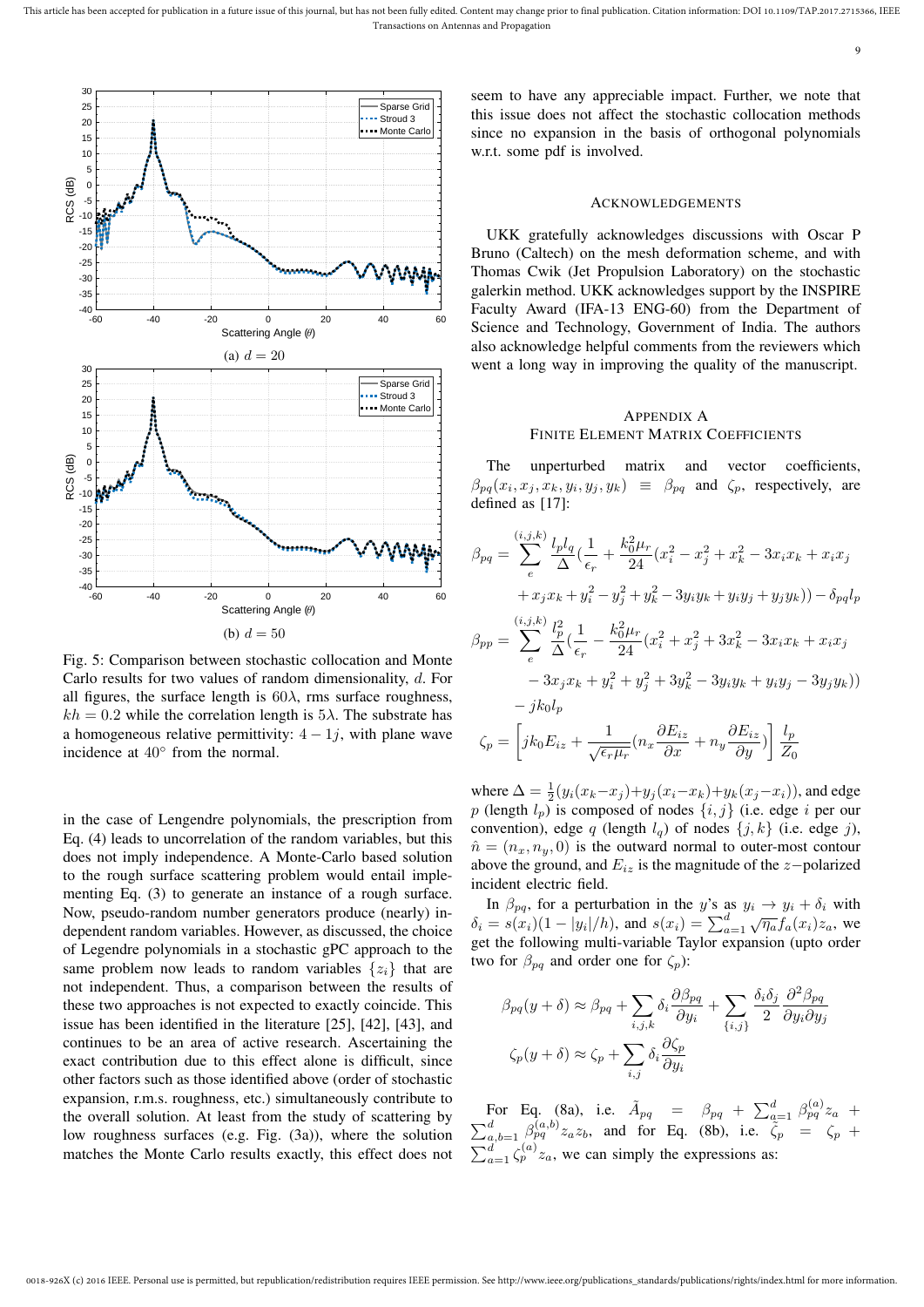This article has been accepted for publication in a future issue of this journal, but has not been fully edited. Content may change prior to final publication. Citation information: DOI 10.1109/TAP.2017.2715366, IEEE Transactions on Antennas and Propagation

10

$$
\beta_{pq}^{(a)} = \sum_{e} \sum_{i,j,k} \left( 1 - \frac{|y_i|}{h} \right) \sqrt{\eta_a} f_a(x_i) \frac{\partial \beta_{pq}}{\partial y_i}
$$
  

$$
\beta_{pq}^{(a,b)}
$$
  

$$
= \sum_{e} \sum_{\{i,j\}} \frac{1}{2} (1 - \frac{|y_i|}{h}) (1 - \frac{|y_j|}{h}) \sqrt{\eta_a \eta_b} f_a(x_i) f_b(x_j) \frac{\partial^2 \beta_{pq}}{\partial y_i \partial y_j}
$$
  

$$
\zeta_p^{(a)} = \sum_{i,j} \left( 1 - \frac{|y_i|}{h} \right) \sqrt{\eta_a} f_a(x_i) \frac{\partial \zeta_p}{\partial y_i}
$$

 $\sim$ 

We choose to implement these partial derivatives numerically using a central difference scheme, though they can be evaluated analytically in certain cases.

## APPENDIX B RADAR CROSS-SECTION COMPUTATION DETAILS

By making a piece-wise constant approximation for the integral that arises in Huygen's principle for computation of the scattered far field [44], and using the first order Whitney basis functions for the magnetic field [17], we get the following expression (for H-pol);

$$
E^{f}(\vec{r}) = \sqrt{\frac{k_0}{8\pi r}} \exp[j(\frac{\pi}{4} - k_0 r)] \sum_{l \in \Gamma} [\sin(\phi_l - \theta_s) E_{zl} \quad (16)
$$

$$
- Z_0 \mu_r H_{tl}] \exp[jk_0 r' \cos(\psi_l - \theta_s)] l_l
$$

where  $\theta_s$ ,  $\phi_l$  are geometry dependent factors as denoted in Fig. 6, and  $H_{tl}$ ,  $E_{zl}$  represent the tangential (in a counter clockwise sense) and z-component of the magnetic and electric field along the  $l^{th}$  edge, respectively. The latter can be written as an average over the elements (denoted by superscript e below) on either side of Γ as

$$
E_{zl} = \frac{jZ_0}{2k_0} \sum_{e=1}^{2} \frac{1}{\Delta_e \epsilon_r^e} \sum_{l=1}^{3} l_l^e u_l^e.
$$
 (17)



Fig. 6: Schematic for RCS computation. Part of the surface is denoted by the line segments  $ABCD$  (corresponding to Γ). The finite elements accompanying the edge BC are shown in shaded-gray; the addition of the other edges of these elements, such as  $BF, FC, CE, BE$  to the set  $\Gamma$  constitutes the set  $\Gamma_e$ . The radar receiver is in the far-field at the point  $R$  with polar angle  $\theta_s$ , while the edge BC with length  $l_l$  has a polar angle  $\phi_l.$ 

Note that the above expression immediately links the  $l^{th}$ edge on  $\Gamma$  to four other edges that are not on  $\Gamma$ , thus motivating the set of edges denoted as  $\Gamma_e$ , which includes such edges in addition to those on  $\Gamma$ . The above can be substituted into (16) to obtain  $E^f(\vec{r}) = \sum \gamma_l u_l$  for  $l \in \Gamma_e$ , i.e. Eq. (11), and  $\gamma_l = \gamma_l' \sqrt{k_0/(8\pi r)} \exp[j(\frac{\pi}{4} - k_0 r)],$  where  $\gamma_l'$  is given by

$$
\gamma'_{l} = \begin{cases}\n\left[\frac{jZ_0l_l}{4k_0}\sin(\phi_l - \theta_s)(\sum_{e=1}^2 \frac{2}{\Delta_e \epsilon_r^e}) - Z_0\mu_r\right] \times & \text{if } l \in \Gamma \\
l_l \exp[jk_0r'\cos(\psi_l - \theta_s)], \\
\left[\frac{jZ_0l_l}{2k_0\Delta}\sin(\phi_k - \theta_s)\left(\frac{1}{\epsilon_r^e}\right)\right] \times & \text{if } l \in \Gamma_e, \notin \Gamma \\
l_k \exp[jk_0r'\cos(\psi_k - \theta_s)],\n\end{cases}
$$
\n
$$
(18)
$$

where k in the second case (when  $l \in \Gamma_e, \notin \Gamma$ ) refers to that edge of the common element  $e$ , which is on  $\Gamma$ .

#### APPENDIX C

## REQUIRED SURFACE LENGTH FOR A CORRELATED ROUGH **SURFACE**

Consider a surface with a correlation function of the type  $C(\tau) = \sigma^2 \exp(-|\tau/l|^n)$ , where l is the correlation length and  $n = 1, 2$  correspond to exponential and gaussian correlation functions, respectively. In order to generate an instance of a rough surface (see [20] for a scheme), we first compute the Fourier transform of this auto correlation function,  $W(k)$ . We limit  $C(\tau)$  by some parameter  $\tau = \tau_{\text{max}}$  so that the Nyquist sampling theorem can be used to evaluate  $W(k)$  with a sampling rate  $1/\Delta k \geq 2\tau_{\text{max}}$ . Now, we choose  $\tau_{\text{max}}$  such that  $C(\tau_{\text{max}})/C(\tau) = 1/\gamma \ll 1$ . Together with  $\Delta k = 2\pi/a$ , where  $a$  is the surface length, we get (after some algebra):  $l/a = (4\pi/n) \ln \gamma$ . Thus, for exponentially correlated surfaces a choice for  $\gamma$  such as  $e < \gamma < e^2$  gives a suitable range for l as  $4\pi < l/a < 8\pi$ .

#### **REFERENCES**

- [1] D. Entekhabi, E. G. Njoku, P. E. O'Neill, K. H. Kellogg, W. T. Crow, W. N. Edelstein, J. K. Entin, S. D. Goodman, T. J. Jackson, J. Johnson *et al.*, "The soil moisture active passive (smap) mission," *Proceedings of the IEEE*, vol. 98, no. 5, pp. 704–716, 2010.
- [2] K. F. Warnick and W. C. Chew, "Numerical simulation methods for rough surface scattering," *Waves in Random Media*, vol. 11, no. 1, pp. R1–R30, 2001.
- [3] P. S. Narvekar, D. Entekhabi, S.-B. Kim, and E. G. Njoku, "Soil moisture retrieval using l-band radar observations," *IEEE Transactions on Geoscience and Remote Sensing*, vol. 53, no. 6, pp. 3492–3506, 2015.
- [4] W. C. Chew, M. S. Tong, and B. Hu, "Integral equation methods for electromagnetic and elastic waves," *Synthesis Lectures on Computational Electromagnetics*, vol. 3, no. 1, pp. 1–241, 2008.
- [5] U. K. Khankhoje and T. A. Cwik, "A mesh reconfiguration scheme for speeding up monte carlo simulations of electromagnetic scattering by random rough surfaces," *Computer Physics Communications*, vol. 185, no. 2, pp. 445–447, 2014.
- [6] O. Ozgun and M. Kuzuoglu, "A transformation media based approach for efficient monte carlo analysis of scattering from rough surfaces with objects," *IEEE Transactions on Antennas and Propagation*, vol. 61, no. 3, pp. 1352–1362, 2013.
- [7] M. Kuzuoglu and O. Ozgun, "Combining perturbation theory and transformation electromagnetics for finite element solution of helmholtztype scattering problems," *Journal of Computational Physics*, vol. 274, pp. 883–897, 2014.
- [8] D. M. Tartakovsky and D. Xiu, "Stochastic analysis of transport in tubes with rough walls," *Journal of Computational Physics*, vol. 217, no. 1, pp. 248–259, 2006.
- [9] D. Xiu and D. M. Tartakovsky, "Numerical methods for differential equations in random domains," *SIAM Journal on Scientific Computing*, vol. 28, no. 3, pp. 1167–1185, 2006.
- [10] D. Xiu, J. Shen et al., "An efficient spectral method for acoustic scattering from rough surfaces," *Commun. Comput. Phys*, vol. 1, pp. 54–72, 2007.